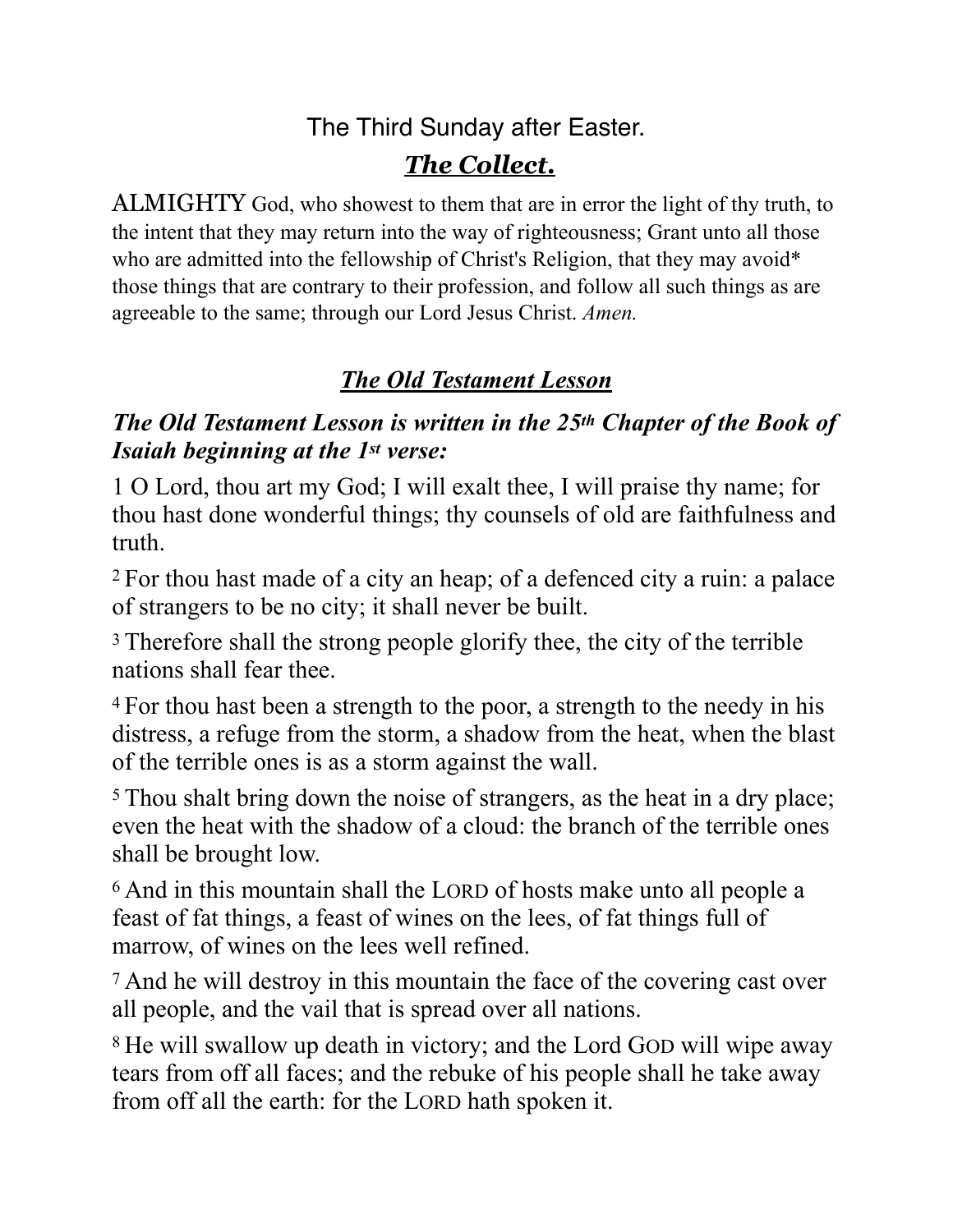9 And it shall be said in that day, Lo, this is our God; we have waited for him, and he will save us: this is the LORD; we have waited for him, we will be glad and rejoice in his salvation.

10 For in this mountain shall the hand of the LORD rest, and Moab shall be trodden down under him, even as straw is trodden down for the dunghill.

11 And he shall spread forth his hands in the midst of them, as he that swimmeth spreadeth forth his hands to swim: and he shall bring down their pride together with the spoils of their hands.

12 And the fortress of the high fort of thy walls shall he bring down, lay low, and bring to the ground, even to the dust. Here endeth the Old Testament Lesson.

## *Psalm 66. Jubilate Deo.*

## *We will recite Psalm 66 responsively by the half verse:*

O BE joyful in God, all ye lands; \* sing praises unto the honour of his Name; make his praise to be glorious.

2 Say unto God, O how wonderful art thou in thy works! \* through the greatness of thy power shall thine enemies bow down unto thee.

3 For all the world shall worship thee, \* sing of thee, and praise thy Name.

4 O come hither, and behold the works of God; \* how wonderful he is in his doing toward the children of men.

5 He turned the sea into dry land, \* so that they went through the water on foot; there did we rejoice thereof.

6 He ruleth with his power for ever; his eyes behold the nations: \* and such as will not believe shall not be able to exalt themselves.

7 O praise our God, ye peoples, \* and make the voice of his praise to be heard;

8 Who holdeth our soul in life; \* and suffereth not our feet to slip.

9 For thou, O God, hast proved us; \* thou also hast tried us, like as silver is tried.

10 Thou broughtest us into the snare; \* and laidest trouble upon our loins.

11 Thou sufferedst men to ride over our heads; \* we went through fire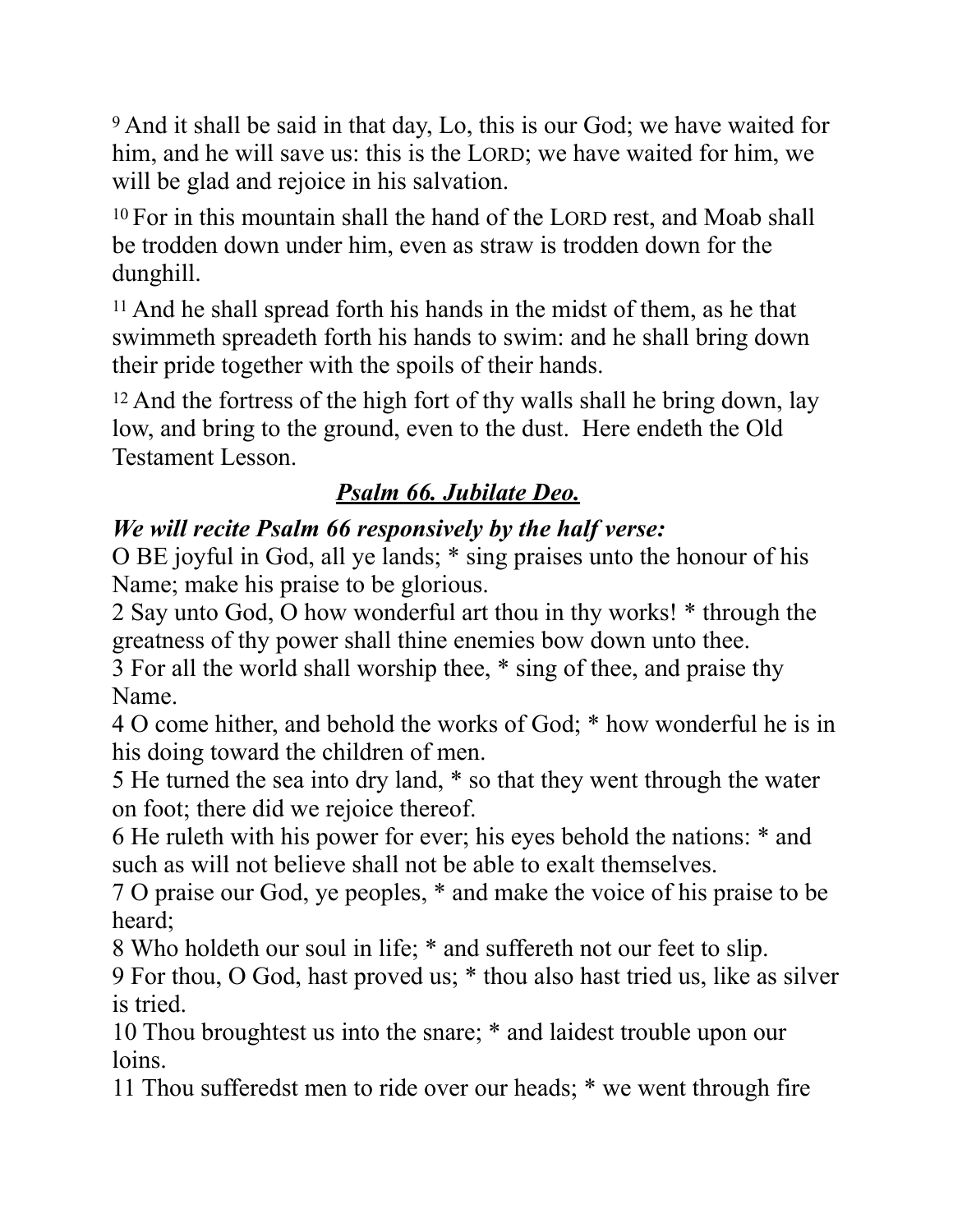and water, and thou broughtest us out into a wealthy place.

12 I will go into thine house with burnt-offerings, and will pay thee my vows, \* which I promised with my lips, and spake with my mouth, when I was in trouble.

13 I will offer unto thee fat burnt-sacrifices, with the incense of rams; \* I will offer bullocks and goats.

14 O come hither, and hearken, all ye that fear God; \* and I will tell you what he hath done for my soul.

15 I called unto him with my mouth, \* and gave him praises with my tongue.

16 If I incline unto wickedness with mine heart, \* the Lord will not hear me.

17 But God hath heard me; \* and considered the voice of my prayer.

18 Praised be God, who hath not cast out my prayer, \* nor turned his mercy from me.

#### *Glory be to the Father, and to the Son, and to the Holy Ghost…As it was in the beginning is now and ever shall be, world without end. Amen*

# *The Epistle.* **1 St. Pet. ii. 11.**

## *The New Testament Lesson is written in the 2nd Chapter of 1 St. Peter beginning at the the 11th verse:*

DEARLY beloved, I beseech you as strangers and pilgrims, abstain from fleshly lusts, which war against the soul; having your conversation honest among the Gentiles: that, whereas they speak against you as evildoers, they may by your good works, which they shall behold, glorify God in the day of visitation. Submit yourselves to every ordinance of man for the Lord's sake: whether it be to the king, as supreme; or unto governors, as unto them that are sent by him for the punishment of evildoers, and for the praise of them that do well. For so is the will of God, that with well doing ye may put to silence the ignorance of foolish men: as free, and not using your liberty for a cloke of maliciousness, but as the servants of God. Honour all men. Love